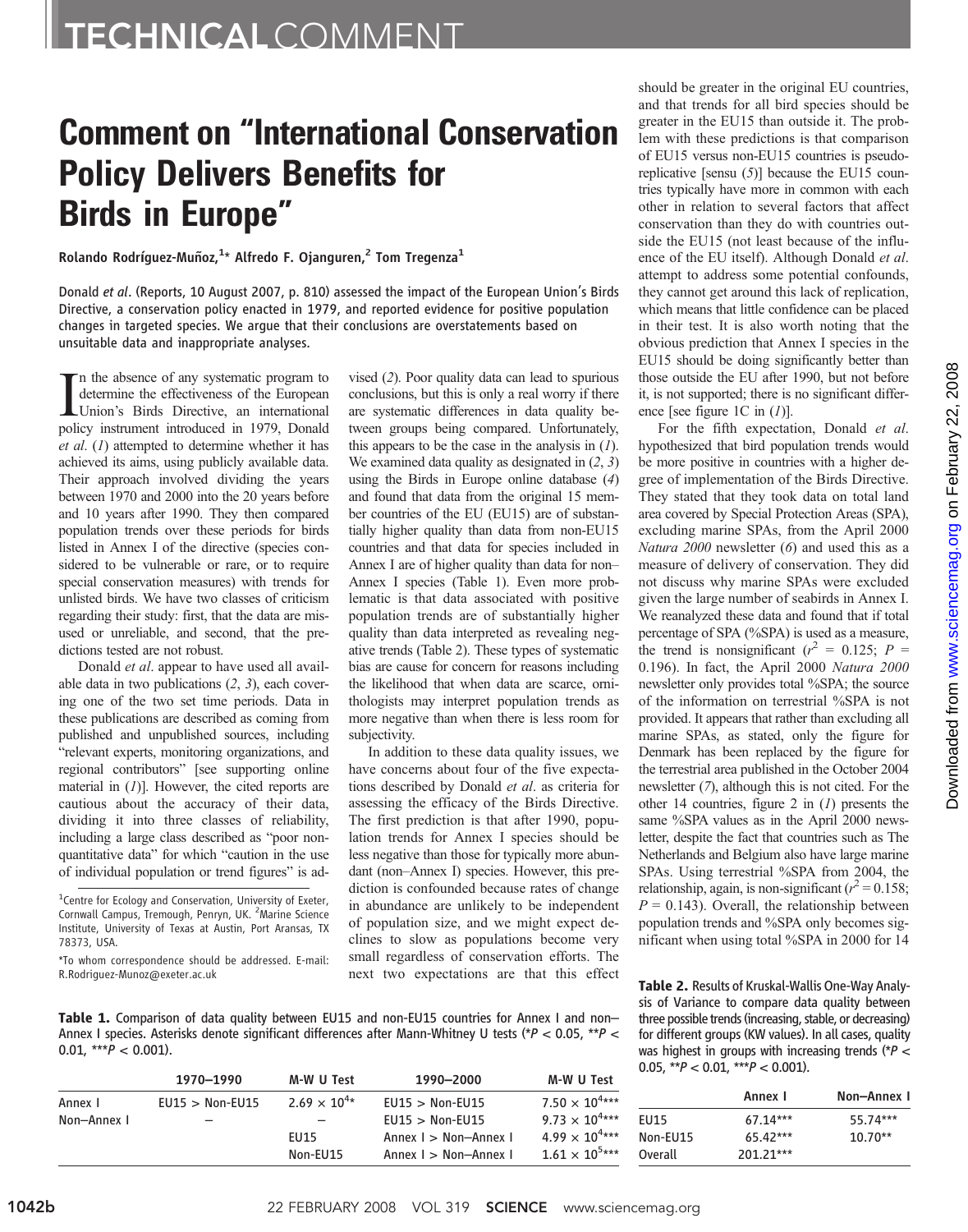countries and substituting the value for Denmark with that of terrestrial %SPA in 2004. This approach is not justified or even made explicit.

The issues outlined above raise serious questions about robustness of the conclusions in (1). We wholeheartedly agree with Donald et al. that reliable information about the success or failure of European conservation policies requires integrated monitoring and careful analysis. We understand the urgent need for feedback on the effects of conservation policies, and it would be easy to argue that Donald et al. are attempting to do the best they can with the available data. However, policy makers will not read caveats buried in discussions and appendices. Using inappropriate data sets and analyses, even if better tools are not available, risks undermining efforts to promote appropriate monitoring of the outcomes of conservation policies.

## References

- 1. P. F. Donald et al., Science 317, 810 (2007).
- 2. G. M. Tucker, M. F. Heath, Birds in Europe: Their Conservation Status (BirdLife Conservation Series No. 3, BirdLife International, Cambridge, UK, 1994).
- 3. BirdLife International, Birds in Europe: Population Estimates, Trends, and Conservation Status (BirdLife Conservation Series No. 12, BirdLife International, Cambridge, UK, 2004)
- 4. BirdLife International, www.birdlife.org/action/science/ species/birds\_in\_europe/species\_search.html.
- 5. S. H. Hurlbert, Ecol. Monogr. 54, 187 (1984).
- 6. M. O'Briain, "Natura Barometer: Birds Directive," Natura 2000, issue 11, p. 6, 2000; http://ec.europa.eu/environment/ nature/info/pubs/docs/nat2000newsl/nat11\_en.pdf.
- 7. "SPA Barometer" Natura 2000, issue 18, p. 10, 2004; http://ec.europa.eu/environment/nature/info/pubs/docs/ nat2000newsl/nat18\_en.pdf.

16 October 2007; accepted 28 January 2008 10.1126/science.1151810